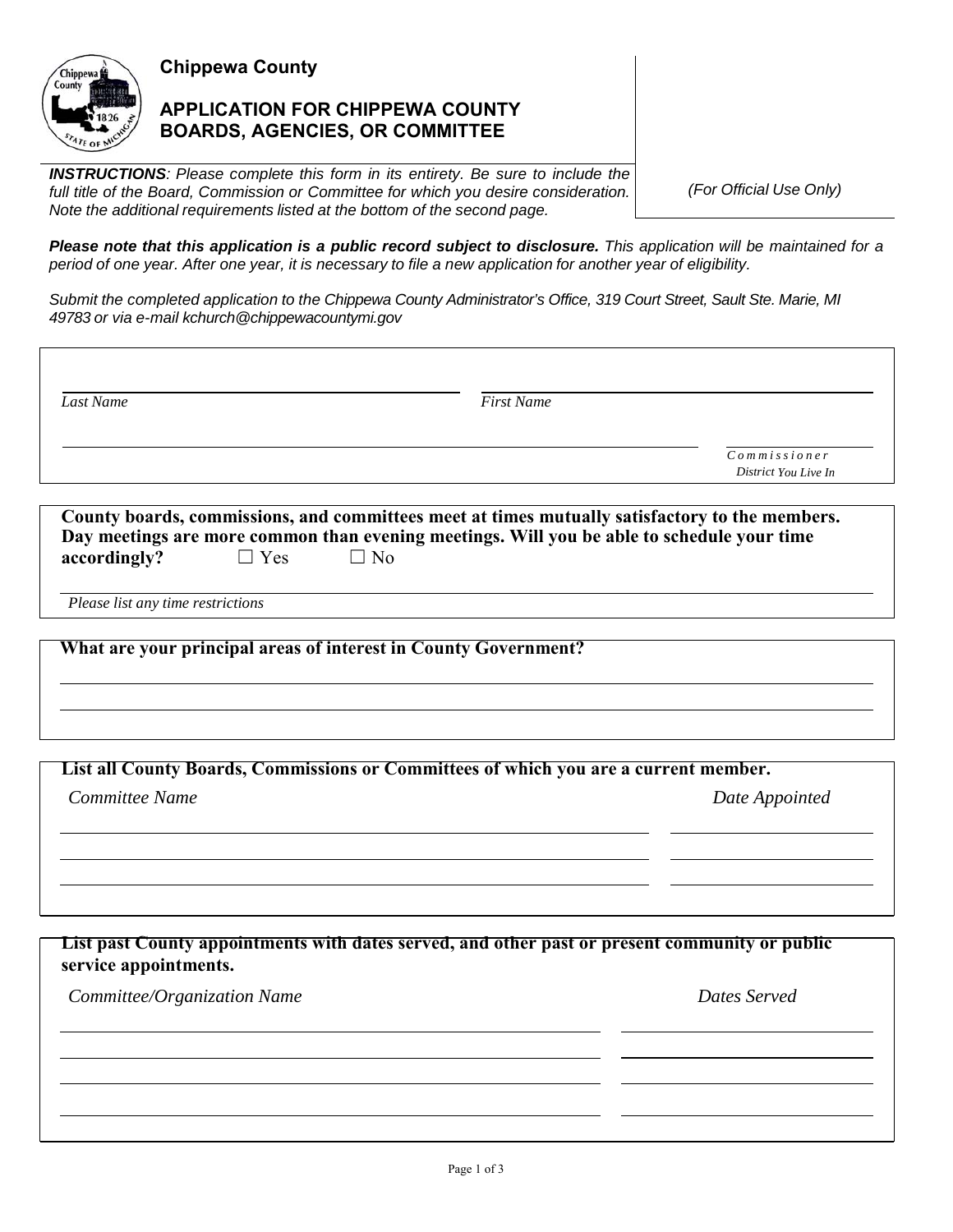## **STATEMENT OF OCCUPATIONAL EXPERIENCE**

| <b>Current Employer</b>   |                       |                             |
|---------------------------|-----------------------|-----------------------------|
| Job Title                 |                       | Length of Employment        |
| <b>Previous Employers</b> | <b>Position Title</b> | <b>Length of Employment</b> |

**What experience or special knowledge can you bring to your area(s) of interest?**

**Please list community organizations to which you belong:**

**Conflict of Interest and Personal:** 

Rules of law and ethics prohibit appointees from participating in and voting on matters in which they may have a direct or indirect financial interest. Are you aware of any potential conflicts of Interest? If yes, please provide an explanation.

 $\mathcal{L}_\mathcal{L} = \mathcal{L}_\mathcal{L} = \mathcal{L}_\mathcal{L} = \mathcal{L}_\mathcal{L} = \mathcal{L}_\mathcal{L} = \mathcal{L}_\mathcal{L} = \mathcal{L}_\mathcal{L} = \mathcal{L}_\mathcal{L} = \mathcal{L}_\mathcal{L} = \mathcal{L}_\mathcal{L} = \mathcal{L}_\mathcal{L} = \mathcal{L}_\mathcal{L} = \mathcal{L}_\mathcal{L} = \mathcal{L}_\mathcal{L} = \mathcal{L}_\mathcal{L} = \mathcal{L}_\mathcal{L} = \mathcal{L}_\mathcal{L}$ 

 $\mathcal{L}_\mathcal{L} = \mathcal{L}_\mathcal{L} = \mathcal{L}_\mathcal{L} = \mathcal{L}_\mathcal{L} = \mathcal{L}_\mathcal{L} = \mathcal{L}_\mathcal{L} = \mathcal{L}_\mathcal{L} = \mathcal{L}_\mathcal{L} = \mathcal{L}_\mathcal{L} = \mathcal{L}_\mathcal{L} = \mathcal{L}_\mathcal{L} = \mathcal{L}_\mathcal{L} = \mathcal{L}_\mathcal{L} = \mathcal{L}_\mathcal{L} = \mathcal{L}_\mathcal{L} = \mathcal{L}_\mathcal{L} = \mathcal{L}_\mathcal{L}$  $\mathcal{L}_\mathcal{L} = \mathcal{L}_\mathcal{L} = \mathcal{L}_\mathcal{L} = \mathcal{L}_\mathcal{L} = \mathcal{L}_\mathcal{L} = \mathcal{L}_\mathcal{L} = \mathcal{L}_\mathcal{L} = \mathcal{L}_\mathcal{L} = \mathcal{L}_\mathcal{L} = \mathcal{L}_\mathcal{L} = \mathcal{L}_\mathcal{L} = \mathcal{L}_\mathcal{L} = \mathcal{L}_\mathcal{L} = \mathcal{L}_\mathcal{L} = \mathcal{L}_\mathcal{L} = \mathcal{L}_\mathcal{L} = \mathcal{L}_\mathcal{L}$ 

Have you been convicted of a felony or misdemeanor within the last seven years? If yes, please describe.

By signing below, I declare that the information provided above is accurate and complete to the best of my knowledge.

*Applicant's Signature Date*